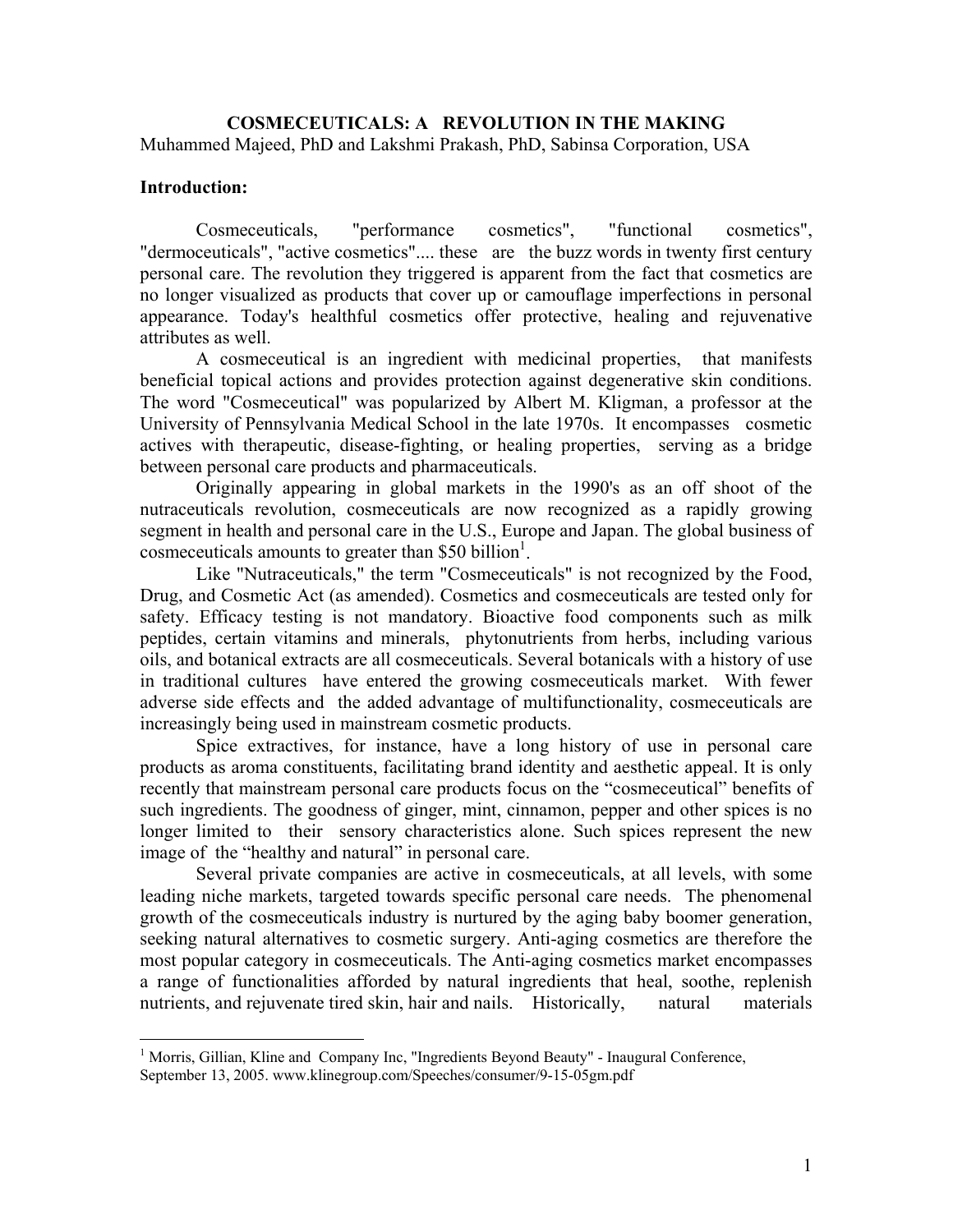including botanicals, milk, honey and other nutrients have been used in ancient civilizations to achieve such effects.

More recently, the emerging trend of "beauty inside and out" is becoming increasingly popular, wherein orally consumed nutritional supplements (nutricosmetics) and topically applied cosmeceuticals work in harmony to promote physical appearance and well being. In 2002, the well known cosmetics company L'Oréal and the food manufacturing giant, Nestlé joined forces to create Innéov, a company established to formulate and market nutritional supplements for beauty benefits. Several other cosmetics companies, large and small, are currently active in this area as well.

## **Skin Aging and Nutricosmetics:**

A radiant appearance is only a reflection of optimal health and well being. This forms the underlying principle of current trends in the personal care industry. Cosmetic products no longer seek to cover up signs of aging. The root causes of skin, hair and nail damage are addressed externally by using cosmeceuticals and internally with nutraceutical supplements.

Vitamin and mineral deficiences, poor antioxidant status, impaired digestion and compromised immune functions are all reflected in a sallow complexion, lifeless hair and brittle or discolored nails. Oral intake of antioxidants such as carotenoids, selenium, proanthocyanidins (found in grape seed extract, apples and other plant sources) and vitamin E is reported to reduce the risk of DNA damages by ultraviolet radiation that lead to skin aging and skin cancers. A recent study reports that curcumin, the antioxidant pigment from turmeric is useful in the oral treatment of melanoma. In other studies, orally administerd phytonutrients such as soy isoflavones and green tea polyphenols were found to offer protection against photoaging through inhibiting the action of enzymes that degrade connective tissues.

## **Skin Aging and Cosmeceuticals:**

 The skin actively participates in the body's homeostasis through its abundant microcirculatory and sensory functions. Its appendages participate in the excretion of sweat and metabolic by-products, and by possibly participating in the regulation of melatonin - a hormone that regulates circadian rhythms in the body. Healthy looking skin therefore reflects overall health and warrants optimal well-being.

 Natural antioxidants that quench free radicals are an essential component of antiaging formulations. They potentially offer protection against damage to the tissues against the detrimental effects of environmental and other agents. Biochemical reactions that accelerate the progression of skin aging have their roots in inflammatory processes, as inflammation generates micro-scars that mature into blemishes or wrinkles. Various types of inflammatory mediators such as leukotrienes and prostaglandins, cytokines and growth factors may influence melanin synthesis by affecting the proliferation and functioning of melanocytes. Protein kinase C, the enzyme, that phosphorylates proteins, may also influence the growth and differentiation of melanocytes. Cytokines such as endothelins (also known as vasoconstrictive peptides) are also reported to accelerate melanogenesis. Natural anti-inflammatory agents are therefore included in anti-aging formulations, and serve to soothe, heal and protect skin tone and integrity.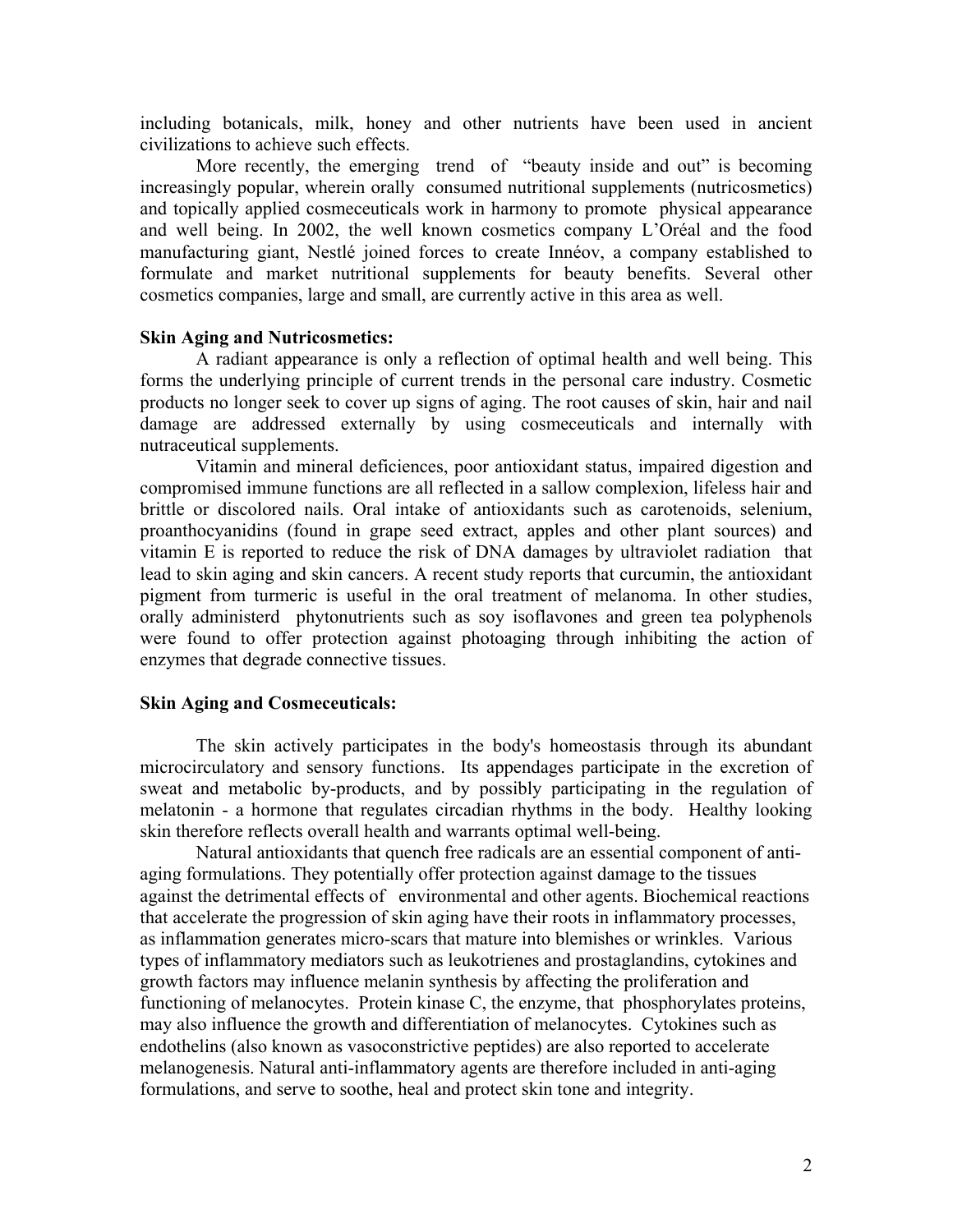Lipids play an important role in maintaining the barrier functions of the skin. In general, unsaturated fatty acids reinforce the skin's barrier function, prevent moisture loss through the epidermis, provide structural integrity to the skin damaged by external influences and are anti-inflammatory. They also help to soften and smoothen the skin by inhibiting the formation of corneous cells. Lipid compounds that provide an occlusive effect to prevent water loss, repair lipid layers and restore barrier functions are therefore an integral part of anti-aging formulations.

Bioactive peptide technology inherent in ingredients such as Matrixyl (a branded palmitoyl oligopeptide) has made a mark in anti-aging skin care products, in the wake of the increased demand for BOTOX alternatives that lift and smooth aged skin. Runaway successes based on bioactive peptides include branded products such as "Regenerist". Nutrients such as Vitamin A and derivatives, Vitamin B-5, Vitamin C and derivatives, Vitamin E and derivatives also find versatile uses in personal care products.

 Photoaging is accelerated by exposure the ultraviolet rays of the sun, and prolonged sun exposure over a period of several years is reported to increase the risk of skin cancer. Sunscreens serve to protect the skin form ultraviolet radiation. The toxicity of effective dose levels of synthetic sunscreens in terms of potential damage to the body is a matter of great concern. A recent study reports the possible endrocrine disruption effects of certain sunscreens. Approved sunscreens such as octyl methoxycinnamate (OMC) and 4-methyl benzylidene camphor (4-MBC) have been found to show estrogenic activity in *in vitro* and *in vivo* studies.

 A natural extract of *Kaempferia galanga* rich in ethyl p-methoxycinnamate is reported to function as a sunscreen "booster". This means that if a sunscreen product formulated with conventional sunscreen active contains the natural extract, lower (and therefore less toxic) effective doses of the synthetic active are needed to achieve the desired sunscreen effect. In related research, several natural antioxidants have been shown to augment the effects of sunscreens by trapping free radicals that exacerbate sun damage.

 A wide range of natural actives are available for use in anti-aging topical formulations. It is important however that the ingredients selected are amenable to formulation, and do not damage the appearance, texture and general acceptability of conventional cosmetic compositions. These requirements often pose challenges, necessitating careful application -oriented research to facilitate the development of innovative extracts from traditionally used botanicals.

## **Botanicals, "***Bioprotection***", Formulation challenges:**

 Botanical extracts that support the health, texture and integrity of skin and hair, are widely used in cosmetic formulations. Plant materials from which these extracts are prepared, have a long history of traditional "cosmeceutical" use, although the term itself is of recent origin. In most cases, these cosmetic applications are adequately supported by efficacy data from scientific literature, as well as documented safety. Among the more popular functional natural ingredients, several antioxidants used in cosmetics, are scientifically proven to offer additional benefits in supporting skin texture, appearance and tone.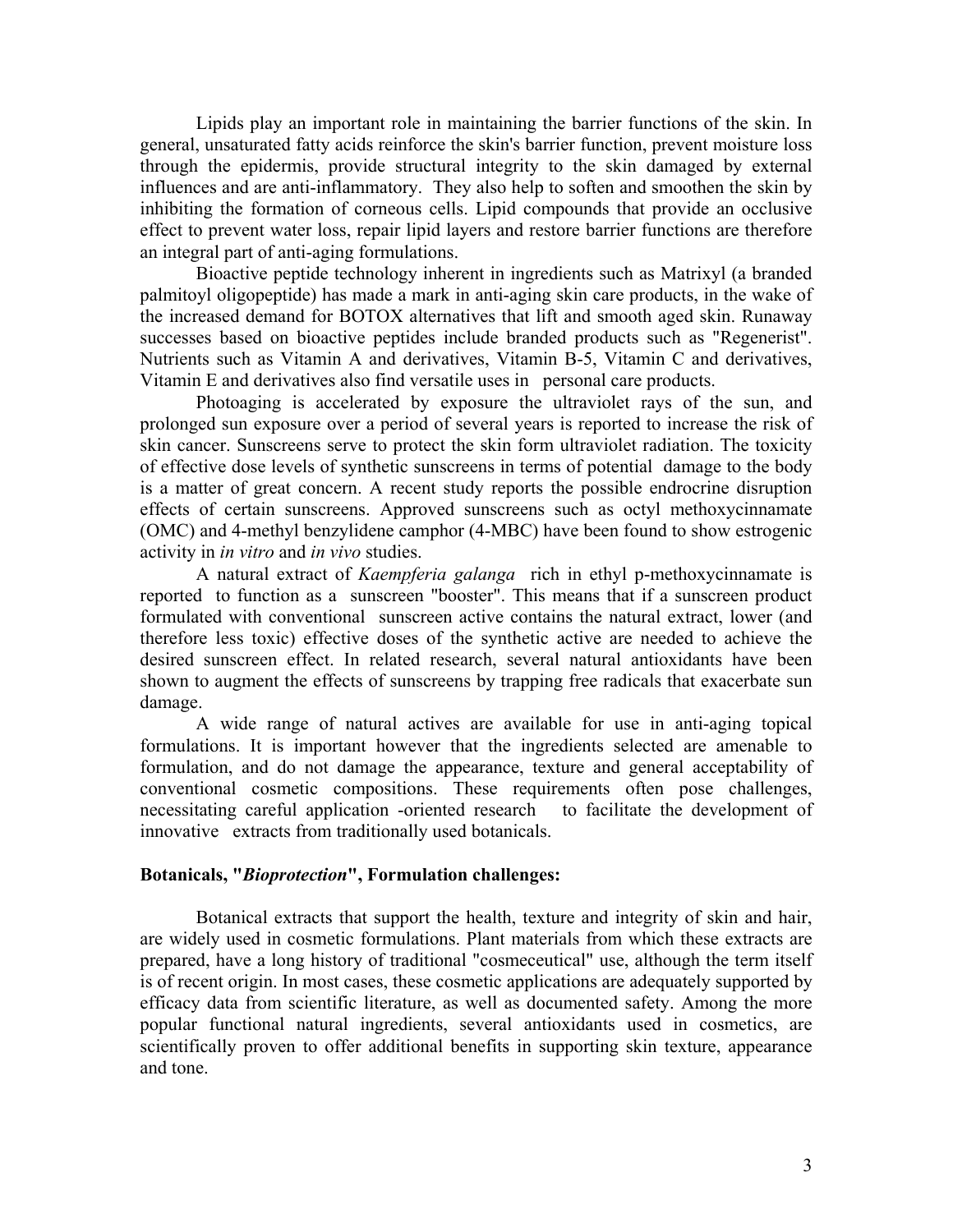However, while in traditional cultures, plant materials were used in crushed or dried and powdered form, their incorporation into contemporary cosmetic formulations presents unique challenges. Highly colored or gritty plant extracts need to be blended seamlessly into "milky" or clear creams, lotions and gels. This is where a judicious blend of art and science comes in handy. The goodness of herbs and botanicals is extracted out and the actives are tailored for use in conventional formulations with their biological activity remaining intact.

 One example is the curcuminoids-rich turmeric extract well known for its antioxidant properties, antimicrobial effects, and beneficial effects on inflammation. Turmeric has been traditionally used by South Asian women in skin care since ancient times. However, its yellow color may be unattractive to contemporary formulators. An innovative patented colorless (white to very light tan) derivative, Tetrahydrocurcuminoids, addresses this drawback, and offers effective protection against sun damage. Its antioxidant action is of a comprehensive "bioprotectant" nature, efficiently preventing the formation of free radicals, while quenching pre-formed ones as well, thereby protecting the skin cells from damage by UV radiation and the resultant inflammation and injury. This in turn has far reaching beneficial effects on overall health and well being, rendering a healthy glow to the skin. Additionally the composition efficiently lightens skin tone<sup>2</sup>.

## **Skin lightening:**

 A significant claim made for cosmetic products is the skin tone lightening functionality. Hydroquinone the chemical agent used to lighten the skin is now subject to regulatory restrictions in several markets on account of its potential carcinogenicity. Cosmeceuticals such as kojic acid and derivatives, bearberry extract (arbutin), paper mulberry extract, Ascorbic acid derivatives, azelaic acid, licorice extract, and other cosmeceutical actives are therefore being increasingly used in cosmetic formulations that claim skin lightening. These actives are safer and effective alternatives to hydroquinone and related materials. However several natural materials including kojic acid may not be as effective in skin lightening as hydroquinone. In this context, the efficacy of ultrapure tetrahydrocurcumin as skin tone lightener was found to be several fold greater than that of kojic acid<sup>3</sup>.

## **Natural antimicrobials and preservatives:**

Antimicrobials in cosmetics serve to address skin, hair and nail infections as well as to improve the shelf life of cosmetic formulations. In personal care formulations that target skin conditions such as acne, there is an increasing need for economical active ingredients with negligible side effects and a long history of topical use. With the increased occurrence of antibiotic resistant microbial strains and our expanding knowledge of deleterious side effects associated with prolonged antibiotic use, natural ingredients including essential oils, probiotics and botanical extracts present attractive alternatives for use as topical antimicrobials. Innovative long chain alcohols, natural phenolic compounds and other natural extractives that inhibit microbial growth or possess bactericidal/fungicidal properties are potential options to parabens, and other

 $\overline{a}$ 

<sup>&</sup>lt;sup>2</sup> US Patent 6,653,327 (Sabinsa Corporation)

<sup>3</sup> Patents pending, Sabinsa Corporation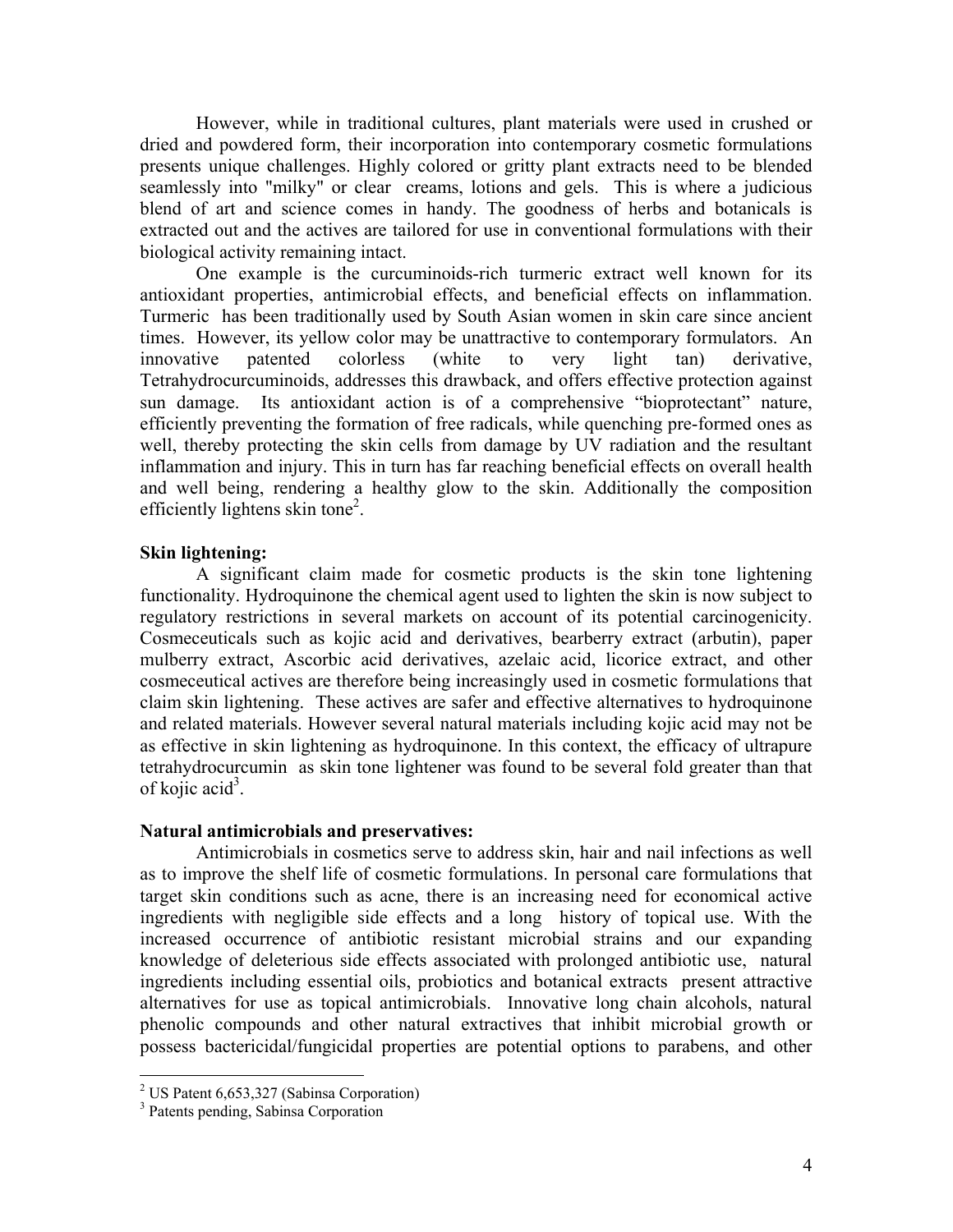synthetic preservatives in cosmetic formulations. Natural antimicrobials such as rosemary extract, sage extract, olive leaf extract, certain mushroom extracts, spice essential oils, and probiotics are effective deodorants as well

## **Natural moisturizers and conditioners:**

 Natural topical moisturizers that nourish and tone the skin represent another innovative application of natural extractives in personal care products. One example is Coriander seed oil, a rich source of petroselinic acid, linoleic acid and related fatty acids. These fatty acids are constituents of ceramides that are inherently present in the stratum corneum and prevent moisture loss from the skin surface. Coriander seed oil therefore has a healthful role in personal care. Polysaccharides such as Chitosan and derivatives, low molecular weight glycans for example, tamarind seed polysaccharides, tissue components such as hyaluronic acid and complexes, and other actives are popular as natural moisturizers. Fats such as shea butter, cocoa butter and coconut oil derivatives are other naturals that support skin texture and hydration.

## **Enhancing uptake and utilization of actives:**

 Although a number of healthful ingredients may be present in a topical composition, these actives may not permeate through the stratum corneum. A number of chemical "permeation enhancers" have been used to improve permeation of active compounds. These include compounds such as dimethyl sulfoxide and alcohols that may sometimes damage the skin surface. Sophisticated active delivery technologies such as liposomes/nanosomes and natural materials such as essential oils are also used to enhance the delivery of actives. A natural patented spice extractive Tetrahydropiperine<sup>4</sup>, derived from black pepper, effectively enhances the uptake of bioactive compounds when included in very small amounts in formulations containing other actives..

The ingredients listed in this summary are only a very small selection from the plethora of cosmeceutical options available for personal care product formulations. The sources of these ingredients have a history of culinary, medicinal or topical use spanning centuries. Innovative technology helps to extract the goodness from these ingredients, adapting them for effective use in contemporary personal care formulations.

#### **Envisioning the Future:**

 $\overline{a}$ 

The expanding range of natural actives in mainstream cosmetic products is ample proof that the cosmeceutical revolution is here to stay. The US cosmeceuticals demand is projected to grow eleven percent annually through 2008<sup>5</sup>. The global cosmeceuticals market initially dominated by acne therapies such as retinoids, is experiencing a sea of change. Innovative naturals have invaded the cosmeceuticals scene and found their way into well known branded cosmetics.

Sustained research on natural actives would continue to be the driving force behind cosmeceuticals. Three research areas are significant in supporting innovation, cruelty-free research, and global regulatory compliance:

 $^{4}$  US Patent # 6,849,645 (Sabinsa Corporation)

<sup>&</sup>lt;sup>5</sup> Freedonia Group, Report, Cosmeceuticals - Market Size, Market Share, Market Leaders, Demand Forecast, Sales, Company Profiles, Market Research, Industry Trends, 2003.